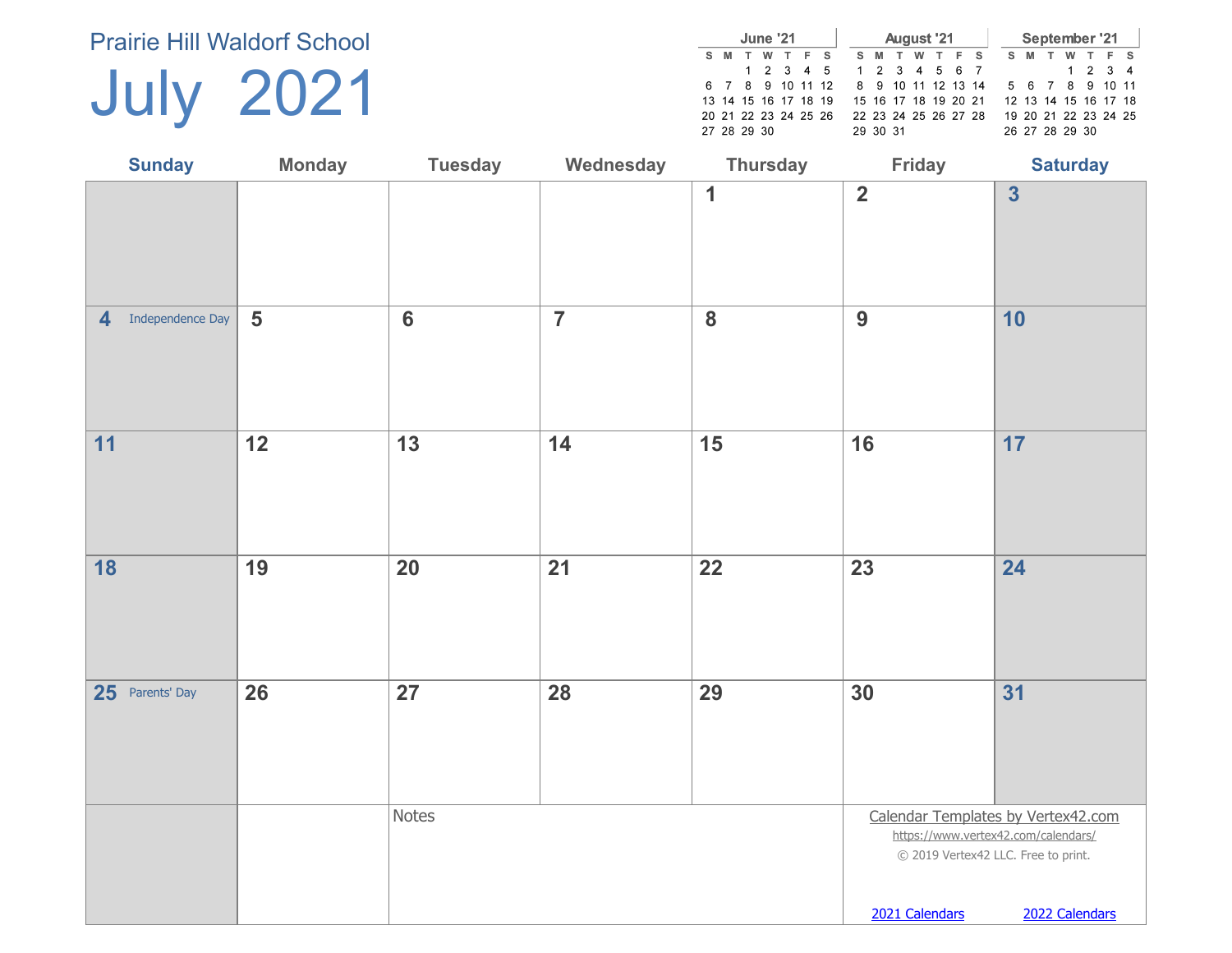## August 2021

|    |                      |   | July '21 |   |                   |  |    |   | September '21        |         |     |    |     | October '21          |  |     |
|----|----------------------|---|----------|---|-------------------|--|----|---|----------------------|---------|-----|----|-----|----------------------|--|-----|
| s. | M                    | т | w        | T | F S               |  | s. | M | w                    |         | F S | s. | - M | w                    |  | F S |
|    |                      |   |          |   | $1\quad 2\quad 3$ |  |    |   |                      | 1 2 3 4 |     |    |     |                      |  | 1 2 |
|    | 4 5 6 7 8 9 10       |   |          |   |                   |  |    |   | 5 6 7 8 9 10 11      |         |     |    |     | 3 4 5 6 7 8 9        |  |     |
|    | 11 12 13 14 15 16 17 |   |          |   |                   |  |    |   | 12 13 14 15 16 17 18 |         |     |    |     | 10 11 12 13 14 15 16 |  |     |
|    | 18 19 20 21 22 23 24 |   |          |   |                   |  |    |   | 19 20 21 22 23 24 25 |         |     |    |     | 17 18 19 20 21 22 23 |  |     |
|    | 25 26 27 28 29 30 31 |   |          |   |                   |  |    |   | 26 27 28 29 30       |         |     |    |     | 24 25 26 27 28 29 30 |  |     |
|    |                      |   |          |   |                   |  |    |   |                      |         |     | 31 |     |                      |  |     |

| <b>Sunday</b>                    | <b>Monday</b>                                   | <b>Tuesday</b>        | Wednesday               | <b>Thursday</b>                                                                                                            | <b>Friday</b>                                                                                                                      | <b>Saturday</b> |
|----------------------------------|-------------------------------------------------|-----------------------|-------------------------|----------------------------------------------------------------------------------------------------------------------------|------------------------------------------------------------------------------------------------------------------------------------|-----------------|
| $\overline{1}$<br>Summer Camp #8 | $\overline{2}$                                  | $\mathbf{3}$          | $\overline{\mathbf{4}}$ | 5                                                                                                                          | $6\phantom{1}6$                                                                                                                    | $\overline{7}$  |
| 8<br>Summer Camp #9              | 9                                               | 10                    | 11                      | 12                                                                                                                         | 13                                                                                                                                 | 14              |
| 15<br>Summer Camp #10            | 16                                              | 17                    | 18                      | 19 Aviation Day                                                                                                            | 20                                                                                                                                 | 21              |
| 22                               | 23                                              | 24<br>Work Week       | 25<br>Work Week         | 26<br>Work Week<br>Forms and Supply drop off Forms and Supply drop off Forms and Supply drop off Forms and Supply drop off | 27<br>Work Week                                                                                                                    | 28              |
| 29                               | 30<br>Grade School First DAY<br><b>HALF DAY</b> | 31<br><b>EC</b> start |                         |                                                                                                                            |                                                                                                                                    |                 |
|                                  |                                                 | <b>Notes</b>          |                         |                                                                                                                            | Calendar Templates by Vertex42.com<br>https://www.vertex42.com/calendars/<br>© 2019 Vertex42 LLC. Free to print.<br>2021 Calendars | 2022 Calendars  |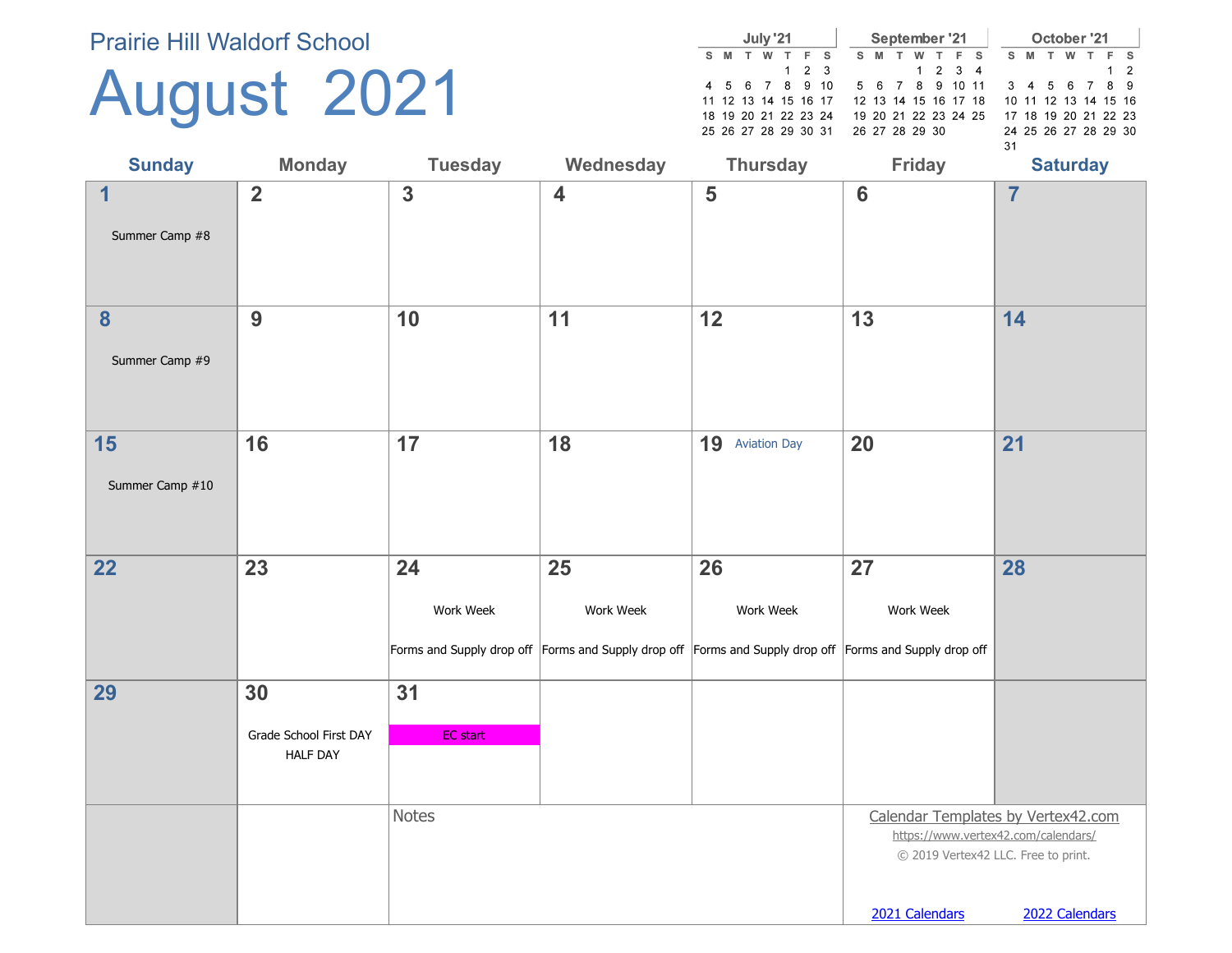## September 2021

|          |   | August '21           |  |    |                                 | October '21 |   |     |            |    |          |  | November '21         |  |
|----------|---|----------------------|--|----|---------------------------------|-------------|---|-----|------------|----|----------|--|----------------------|--|
| S M T    | w | TFS                  |  | S. | м                               |             | w | F S |            | S. | - M      |  | W T F S              |  |
|          |   | 1 2 3 4 5 6 7        |  |    |                                 |             |   |     | $1\quad 2$ |    |          |  | 1 2 3 4 5 6          |  |
|          |   | 8 9 10 11 12 13 14   |  |    | 3 4 5 6 7 8 9 7 8 9 10 11 12 13 |             |   |     |            |    |          |  |                      |  |
|          |   | 15 16 17 18 19 20 21 |  |    | 10 11 12 13 14 15 16            |             |   |     |            |    |          |  | 14 15 16 17 18 19 20 |  |
|          |   | 22 23 24 25 26 27 28 |  |    | 17 18 19 20 21 22 23            |             |   |     |            |    |          |  | 21 22 23 24 25 26 27 |  |
| 29 30 31 |   |                      |  |    | 24 25 26 27 28 29 30            |             |   |     |            |    | 28 29 30 |  |                      |  |
|          |   |                      |  | 31 |                                 |             |   |     |            |    |          |  |                      |  |

| <b>Sunday</b>              | <b>Monday</b>               | <b>Tuesday</b>                  | Wednesday               | <b>Thursday</b> | <b>Friday</b>              | <b>Saturday</b>                                                            |
|----------------------------|-----------------------------|---------------------------------|-------------------------|-----------------|----------------------------|----------------------------------------------------------------------------|
|                            |                             |                                 | $\mathbf 1$             | $\overline{2}$  | $\overline{3}$             | $\overline{\mathbf{4}}$                                                    |
| $5\phantom{1}$             | $6\phantom{1}$<br>Labor Day | $\overline{7}$<br>Rosh Hashanah | 8                       | 9               | 10                         | 11<br>Patriot Day                                                          |
|                            | No School                   | Aftercare program opens         |                         |                 |                            |                                                                            |
|                            |                             |                                 |                         |                 |                            |                                                                            |
| <b>12</b> Grandparents Day | 13                          | 14                              | 15                      | 16 Yom Kippur   | <b>17</b> Constitution Day | 18                                                                         |
|                            |                             |                                 |                         |                 |                            |                                                                            |
| 19                         | 20                          | 21                              | 22 Autumnal equinox (23 |                 | 24                         | 25                                                                         |
|                            |                             |                                 |                         |                 | <b>Festival of Courage</b> |                                                                            |
|                            |                             |                                 |                         |                 |                            |                                                                            |
| 26                         | 27                          | 28                              | 29                      | 30              |                            |                                                                            |
|                            |                             |                                 |                         |                 |                            |                                                                            |
|                            |                             |                                 |                         |                 |                            |                                                                            |
|                            |                             |                                 |                         |                 |                            |                                                                            |
|                            |                             | Notes                           |                         |                 |                            | Calendar Templates by Vertex42.com                                         |
|                            |                             |                                 |                         |                 |                            | https://www.vertex42.com/calendars/<br>© 2019 Vertex42 LLC. Free to print. |
|                            |                             |                                 |                         |                 |                            |                                                                            |
|                            |                             |                                 |                         |                 | 2021 Calendars             | 2022 Calendars                                                             |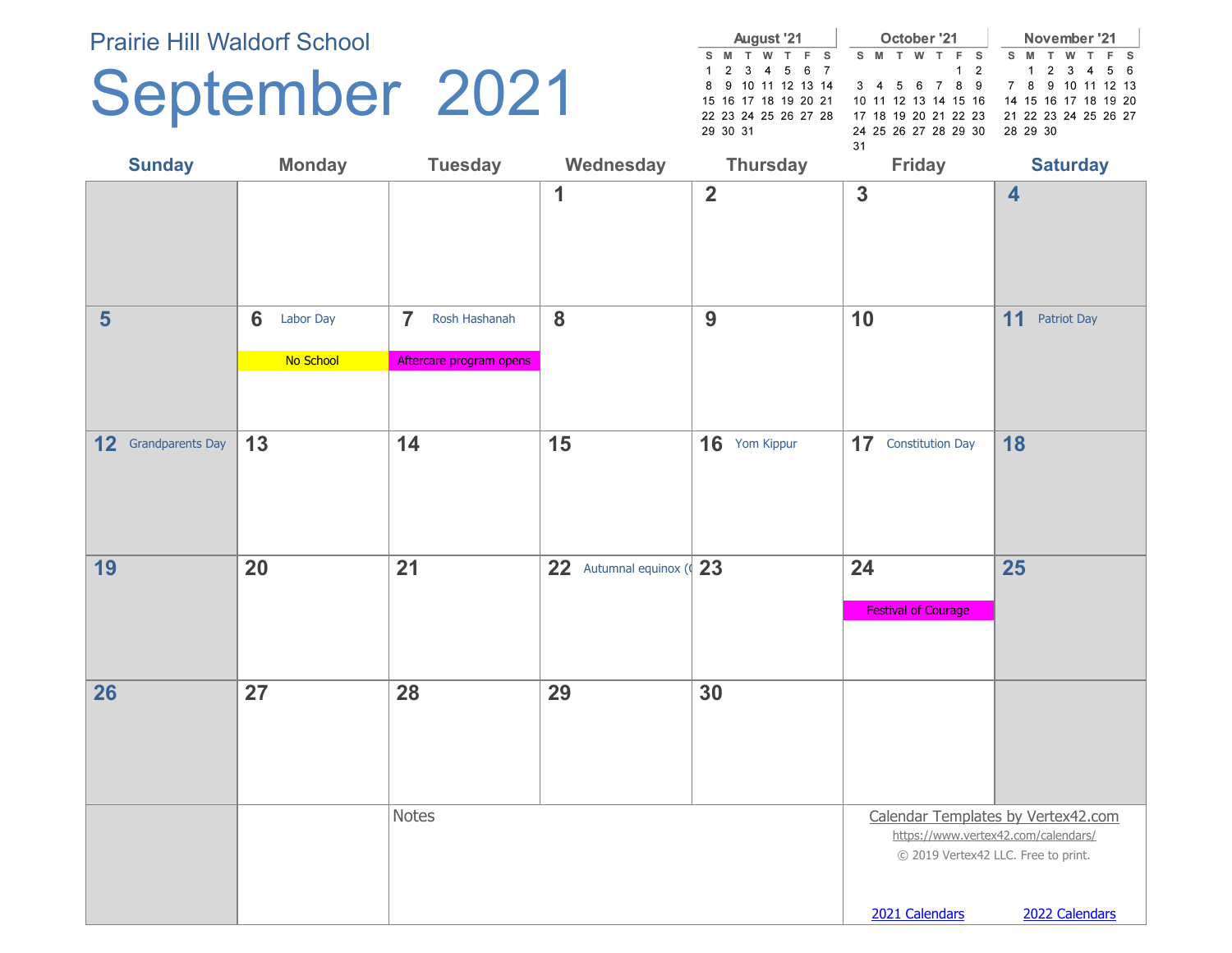#### October 2021

|   |                      | September '21 |                 |     |  |                      | November '21 |   |     |   |   | December '21         |  |     |
|---|----------------------|---------------|-----------------|-----|--|----------------------|--------------|---|-----|---|---|----------------------|--|-----|
| s | м                    |               |                 | F S |  | S M                  | w            | F | - S | s | м | w                    |  | F S |
|   |                      |               | $1 \t2 \t3 \t4$ |     |  | 1 2 3 4 5 6          |              |   |     |   |   | 1 2 3 4              |  |     |
|   | 5 6 7 8 9 10 11      |               |                 |     |  | 7 8 9 10 11 12 13    |              |   |     |   |   | 5 6 7 8 9 10 11      |  |     |
|   | 12 13 14 15 16 17 18 |               |                 |     |  | 14 15 16 17 18 19 20 |              |   |     |   |   | 12 13 14 15 16 17 18 |  |     |
|   | 19 20 21 22 23 24 25 |               |                 |     |  | 21 22 23 24 25 26 27 |              |   |     |   |   | 19 20 21 22 23 24 25 |  |     |
|   | 26 27 28 29 30       |               |                 |     |  | 28 29 30             |              |   |     |   |   | 26 27 28 29 30 31    |  |     |

| <b>Sunday</b>         | <b>Monday</b>                                                 | <b>Tuesday</b>                          | Wednesday                   | <b>Thursday</b>                                                            | <b>Friday</b>                                                              | <b>Saturday</b>                                                                                                  |
|-----------------------|---------------------------------------------------------------|-----------------------------------------|-----------------------------|----------------------------------------------------------------------------|----------------------------------------------------------------------------|------------------------------------------------------------------------------------------------------------------|
|                       |                                                               |                                         |                             |                                                                            | 1                                                                          | $\overline{2}$                                                                                                   |
| 3                     | $\overline{\mathbf{4}}$                                       | 5                                       | $6\phantom{1}6$             | $\overline{7}$                                                             | 8                                                                          | 9                                                                                                                |
|                       |                                                               |                                         |                             |                                                                            |                                                                            | Yuletide<br>9-5 PM                                                                                               |
|                       |                                                               |                                         |                             |                                                                            |                                                                            |                                                                                                                  |
| 10                    | 11<br><b>Columbus Day</b>                                     | 12                                      | 13                          | 14                                                                         | 15                                                                         | <b>16</b> Sweetest Day<br>Boss's Day                                                                             |
|                       |                                                               | Fund Development Mt.                    |                             | <b>Parent Teacher</b><br><b>Conferences</b><br>On-line<br><b>No School</b> | <b>Parent Teacher</b><br><b>Conferences</b><br>On-line<br><b>No School</b> |                                                                                                                  |
| 17                    | 18                                                            | 6:00 PM<br>19                           | 20                          | 21                                                                         | 22                                                                         | 23                                                                                                               |
|                       | <b>Teacher Professional</b><br><b>Day</b><br><b>No School</b> | <b>Finance Meeting</b>                  |                             |                                                                            |                                                                            |                                                                                                                  |
|                       |                                                               | 6:30 PM                                 |                             |                                                                            |                                                                            |                                                                                                                  |
| 24 United Nations Day | 25                                                            | 26                                      | 27<br><b>Enchanted Walk</b> | 28                                                                         | 29<br><b>Dress like book</b>                                               | 30                                                                                                               |
|                       |                                                               |                                         |                             |                                                                            | <b>Character</b>                                                           |                                                                                                                  |
|                       |                                                               | <b>Board of Trustees Mt.</b><br>6:30 PM |                             |                                                                            |                                                                            |                                                                                                                  |
| 31<br>Halloween       |                                                               | <b>Notes</b>                            |                             |                                                                            |                                                                            | Calendar Templates by Vertex42.com<br>https://www.vertex42.com/calendars/<br>© 2019 Vertex42 LLC. Free to print. |
|                       |                                                               |                                         |                             |                                                                            | 2021 Calendars                                                             | 2022 Calendars                                                                                                   |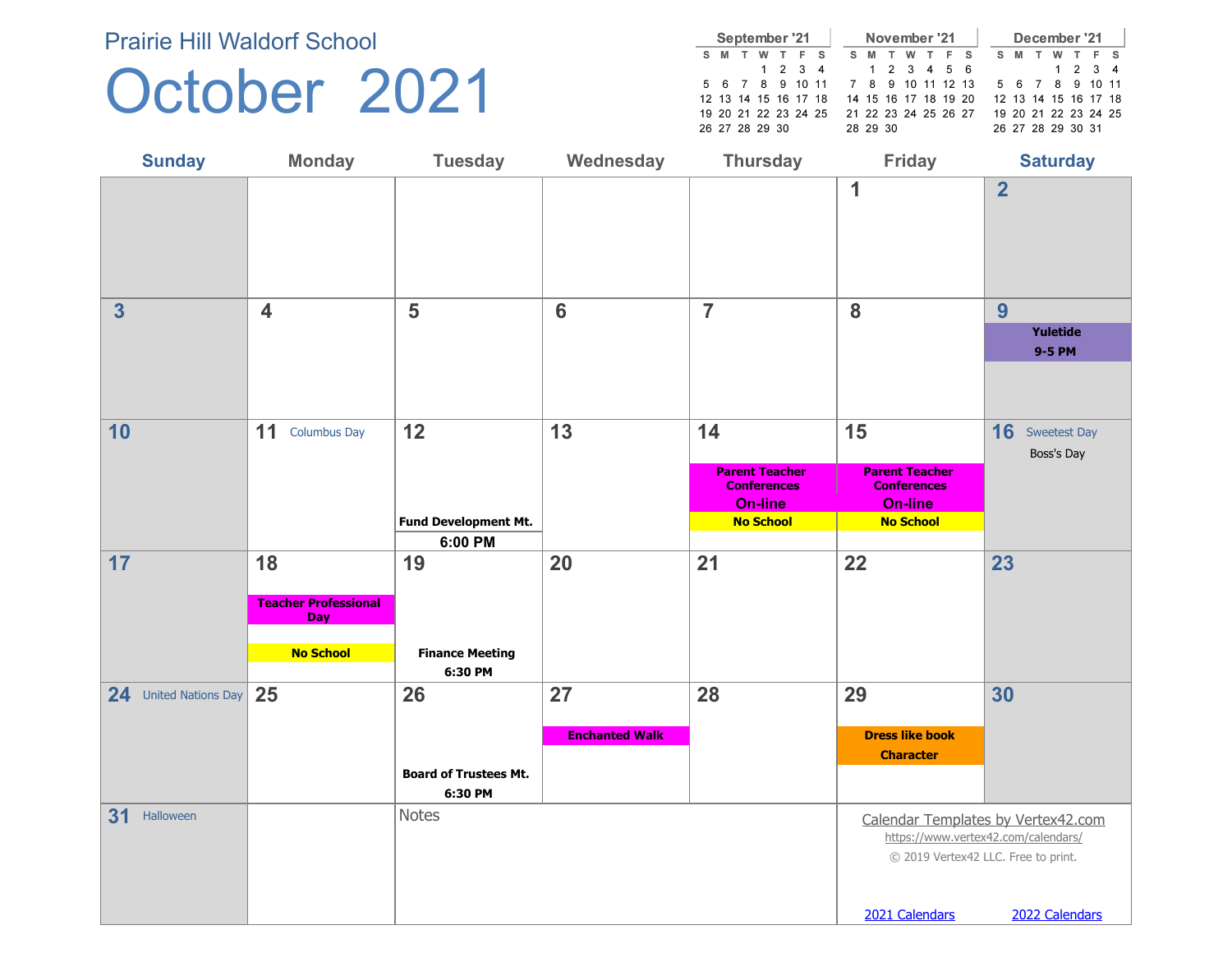### November 2021

|    |                      | October '21     |   |   |     |   |    |                | December '21         |                 |     |   |       | January '22          |   |   |     |
|----|----------------------|-----------------|---|---|-----|---|----|----------------|----------------------|-----------------|-----|---|-------|----------------------|---|---|-----|
| s. | M                    | w               | т | Е | - s | s | M  |                | w                    | F.              | - S | s | M     |                      | w | Е | - S |
|    |                      |                 |   |   | 12  |   |    |                |                      | $1 \t2 \t3 \t4$ |     |   |       |                      |   |   |     |
|    | 3 4 5 6 7 8          |                 |   |   | - 9 |   | 56 | $\overline{7}$ | 8 <sup>1</sup>       | 9. 10           | -11 |   |       | 2 3 4 5 6            |   |   | 8   |
|    | 10 11 12 13 14 15 16 |                 |   |   |     |   |    |                | 12 13 14 15 16 17 18 |                 |     |   |       | 9 10 11 12 13 14 15  |   |   |     |
|    | 17 18 19 20 21 22 23 |                 |   |   |     |   |    |                | 19 20 21 22 23 24 25 |                 |     |   |       | 16 17 18 19 20 21 22 |   |   |     |
|    | 24 25 26 27 28 29 30 |                 |   |   |     |   |    |                | 26 27 28 29 30 31    |                 |     |   |       | 23 24 25 26 27 28 29 |   |   |     |
| 31 |                      |                 |   |   |     |   |    |                |                      |                 |     |   | 30 31 |                      |   |   |     |
|    |                      | <b>Thursday</b> |   |   |     |   |    |                | <b>Friday</b>        |                 |     |   |       | <b>Saturday</b>      |   |   |     |

| <b>Sunday</b>                     | <b>Monday</b> | <b>Tuesday</b>                                | Wednesday    | <b>Thursday</b>                     | Friday                                                                                                                             | <b>Saturday</b> |
|-----------------------------------|---------------|-----------------------------------------------|--------------|-------------------------------------|------------------------------------------------------------------------------------------------------------------------------------|-----------------|
|                                   | 1             | $\overline{\mathbf{2}}$                       | $\mathbf{3}$ | $\overline{\mathbf{4}}$             | 5                                                                                                                                  | $6\phantom{a}$  |
| $\overline{7}$<br>Daylight Saving | 8             | 9<br>Fund Development Mt.<br>6:00 PM          | 10           | 11 Veterans Day                     | 12<br><b>Festival of</b><br><b>Community Lantern</b><br><b>Walk</b><br>5:30 pm                                                     | 13              |
| 14                                | 15            | 16<br><b>Finance Meeting</b><br>6:30 PM       | 17           | 18                                  | 19                                                                                                                                 | 20              |
| 21                                | 22            | 23<br><b>Board of Trustees Mt.</b><br>6:30 PM | 24           | 25 Thanksgiving<br><b>No School</b> | 26                                                                                                                                 | 27              |
| 28 Hanukkah begins                | 29            | 30                                            |              |                                     |                                                                                                                                    |                 |
|                                   |               | <b>Notes</b>                                  |              |                                     | Calendar Templates by Vertex42.com<br>https://www.vertex42.com/calendars/<br>© 2019 Vertex42 LLC. Free to print.<br>2021 Calendars | 2022 Calendars  |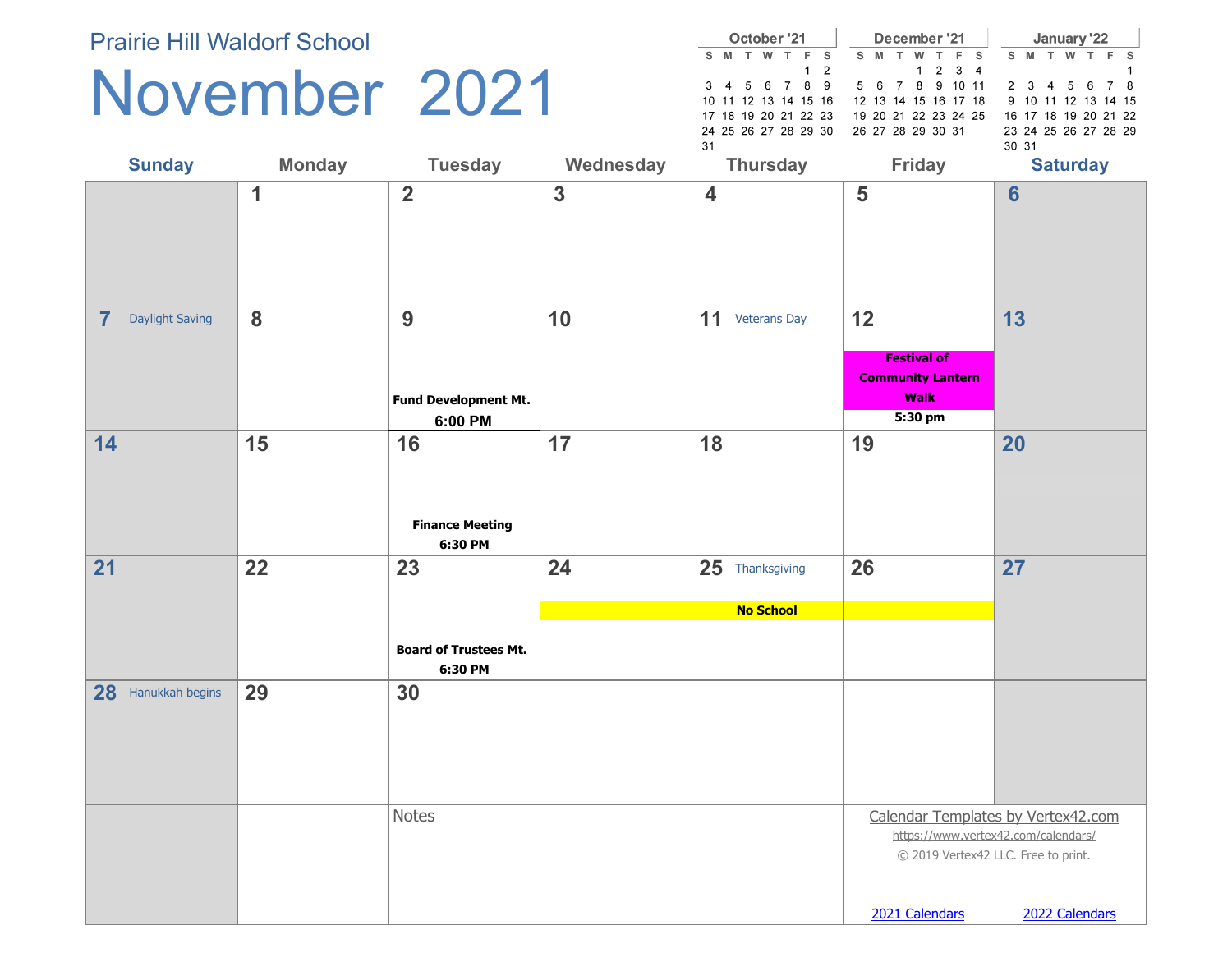#### December 2021

|   |                      | November '21 |    |     |   |                      | January '22 |   |                                          |       |   | February '22         |     |  |
|---|----------------------|--------------|----|-----|---|----------------------|-------------|---|------------------------------------------|-------|---|----------------------|-----|--|
| s | - M                  | w            | F. | - S | s | M                    | w           | F | - s                                      | s     | M | w                    | F S |  |
|   |                      | 1 2 3 4 5 6  |    |     |   |                      |             |   |                                          |       |   | 1 2 3 4 5            |     |  |
|   | 7 8 9 10 11 12 13    |              |    |     |   | 2 3 4 5 6 7          |             |   | 8 6 7 8 9 10 11 12                       |       |   |                      |     |  |
|   | 14 15 16 17 18 19 20 |              |    |     |   |                      |             |   | 9 10 11 12 13 14 15 13 14 15 16 17 18 19 |       |   |                      |     |  |
|   | 21 22 23 24 25 26 27 |              |    |     |   | 16 17 18 19 20 21 22 |             |   |                                          |       |   | 20 21 22 23 24 25 26 |     |  |
|   | 28 29 30             |              |    |     |   | 23 24 25 26 27 28 29 |             |   |                                          | 27 28 |   |                      |     |  |
|   |                      |              |    |     |   | 30 31                |             |   |                                          |       |   |                      |     |  |

| <b>Sunday</b>        | <b>Monday</b>   | <b>Tuesday</b>                          | Wednesday    | <b>Thursday</b> | <b>Friday</b>                       | <b>Saturday</b>                                                           |
|----------------------|-----------------|-----------------------------------------|--------------|-----------------|-------------------------------------|---------------------------------------------------------------------------|
|                      |                 |                                         | $\mathbf{1}$ | $\overline{2}$  | $\overline{3}$                      | $\overline{\mathbf{4}}$                                                   |
|                      |                 |                                         |              |                 | <b>Advent Spiral</b>                | <b>Advent Spiral</b>                                                      |
|                      |                 |                                         |              |                 | -Outside                            |                                                                           |
|                      |                 |                                         |              |                 |                                     |                                                                           |
| $5\phantom{1}$       | $6\phantom{1}6$ | $\overline{7}$<br>Pearl Harbor          | 8            | 9               | 10                                  | 11                                                                        |
|                      |                 |                                         |              |                 |                                     |                                                                           |
| 12                   | 13              | 14                                      | 15           | 16              | 17                                  | 18                                                                        |
|                      |                 | Fund Development Mt.<br>6:00 PM         |              |                 |                                     |                                                                           |
| 19                   | 20              | 21 Dec. Solstice (GMT) $22$             |              | 23              | 24 Christmas Eve                    | 25 Christmas Day                                                          |
|                      |                 |                                         | NO SCHOOL    |                 |                                     |                                                                           |
|                      |                 | <b>Finance Meeting</b><br>6:30 PM       |              |                 |                                     |                                                                           |
| 26<br>Kwanzaa begins | 27              | 28                                      | 29           | 30              | 31<br>New Year's Eve                |                                                                           |
|                      |                 |                                         | NO SCHOOL    |                 |                                     |                                                                           |
|                      |                 | <b>Board of Trustees Mt.</b><br>6:30 PM |              |                 |                                     |                                                                           |
|                      |                 | Notes                                   |              |                 | © 2019 Vertex42 LLC. Free to print. | Calendar Templates by Vertex42.com<br>https://www.vertex42.com/calendars/ |
|                      |                 |                                         |              |                 | 2021 Calendars                      | 2022 Calendars                                                            |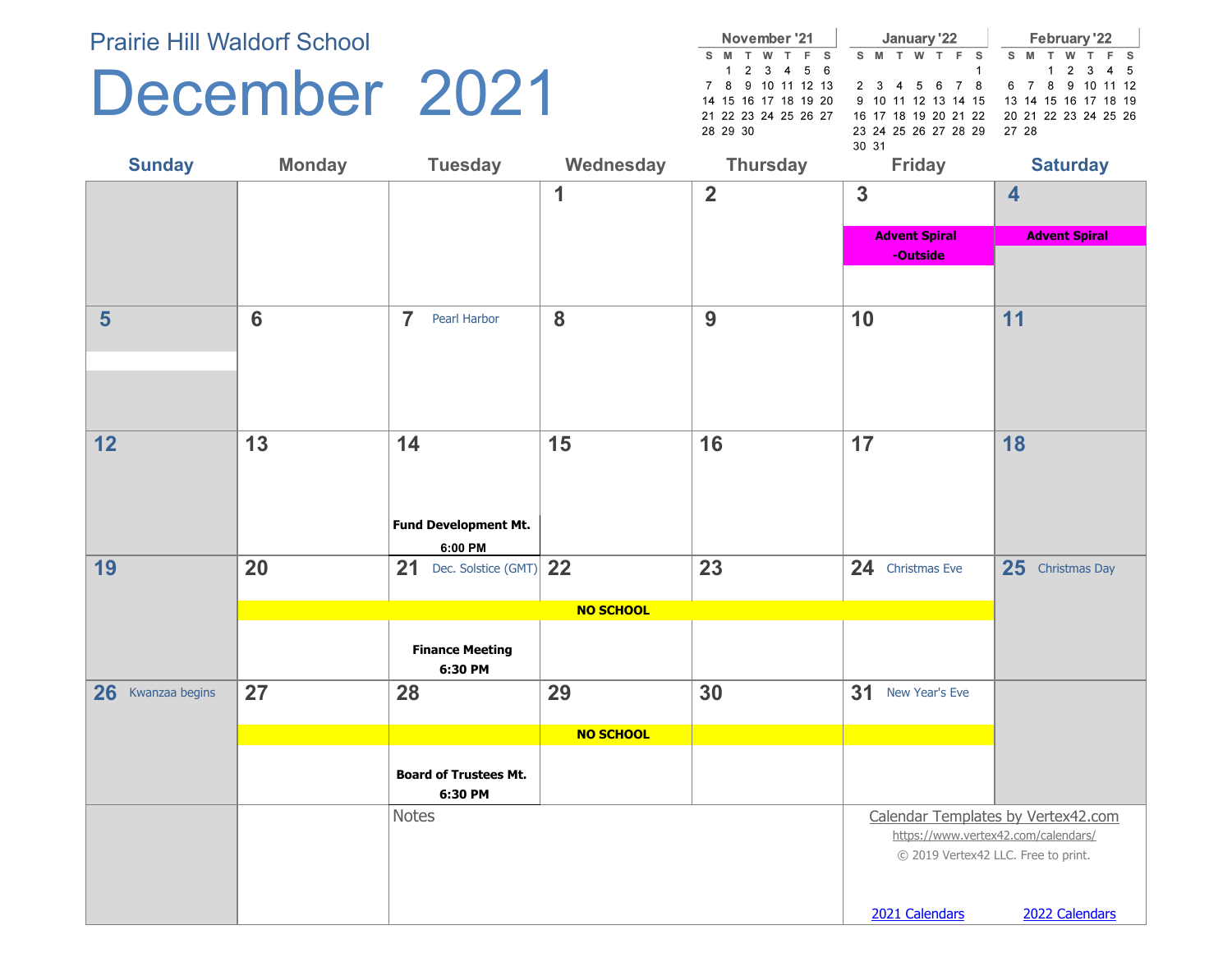### January 2022

|   |   | December '21         |         |                      |  |                      | <b>February '22</b> |     |  |  |     | March '22            |     |     |
|---|---|----------------------|---------|----------------------|--|----------------------|---------------------|-----|--|--|-----|----------------------|-----|-----|
| s | M | w                    | TFS     |                      |  | S M                  | w                   | TFS |  |  | S M |                      | W T | F S |
|   |   |                      | 1 2 3 4 |                      |  |                      | 1 2 3 4 5           |     |  |  |     | 1 2 3 4 5            |     |     |
|   |   | 5 6 7 8 9 10 11      |         |                      |  | 6 7 8 9 10 11 12     |                     |     |  |  |     | 6 7 8 9 10 11 12     |     |     |
|   |   | 12 13 14 15 16 17 18 |         |                      |  | 13 14 15 16 17 18 19 |                     |     |  |  |     | 13 14 15 16 17 18 19 |     |     |
|   |   |                      |         | 19 20 21 22 23 24 25 |  | 20 21 22 23 24 25 26 |                     |     |  |  |     | 20 21 22 23 24 25 26 |     |     |
|   |   | 26 27 28 29 30 31    |         |                      |  | 27 28                |                     |     |  |  |     | 27 28 29 30 31       |     |     |

| <b>Sunday</b>  | <b>Monday</b>                                                                                  | <b>Tuesday</b>                                | Wednesday | <b>Thursday</b> | <b>Friday</b>  | <b>Saturday</b>                                                                                                                    |
|----------------|------------------------------------------------------------------------------------------------|-----------------------------------------------|-----------|-----------------|----------------|------------------------------------------------------------------------------------------------------------------------------------|
|                |                                                                                                |                                               |           |                 |                | $\overline{1}$<br>New Year's Day                                                                                                   |
| $\overline{2}$ | $\mathbf{3}$<br><b>Grades and Early</b><br><b>Childhood Resume</b><br><b>AFTERCARE RESUMES</b> | $\overline{\mathbf{4}}$                       | 5         | $6\phantom{1}$  | $\overline{7}$ | $\boldsymbol{8}$                                                                                                                   |
| 9              | 10                                                                                             | 11<br>Fund Development Mt.<br>6:00 PM         | 12        | 13              | 14             | 15                                                                                                                                 |
| 16             | 17 ML King Day<br>NO SCHOOL                                                                    | 18<br><b>Finance Meeting</b><br>6:30 PM       | 19        | 20              | 21             | 22                                                                                                                                 |
| 23             | 24                                                                                             | 25<br><b>Board of Trustees Mt.</b><br>6:30 PM | 26        | 27              | 28             | 29                                                                                                                                 |
| 30             | 31                                                                                             | Notes                                         |           |                 | 2022 Calendars | Calendar Templates by Vertex42.com<br>https://www.vertex42.com/calendars/<br>© 2019 Vertex42 LLC. Free to print.<br>2023 Calendars |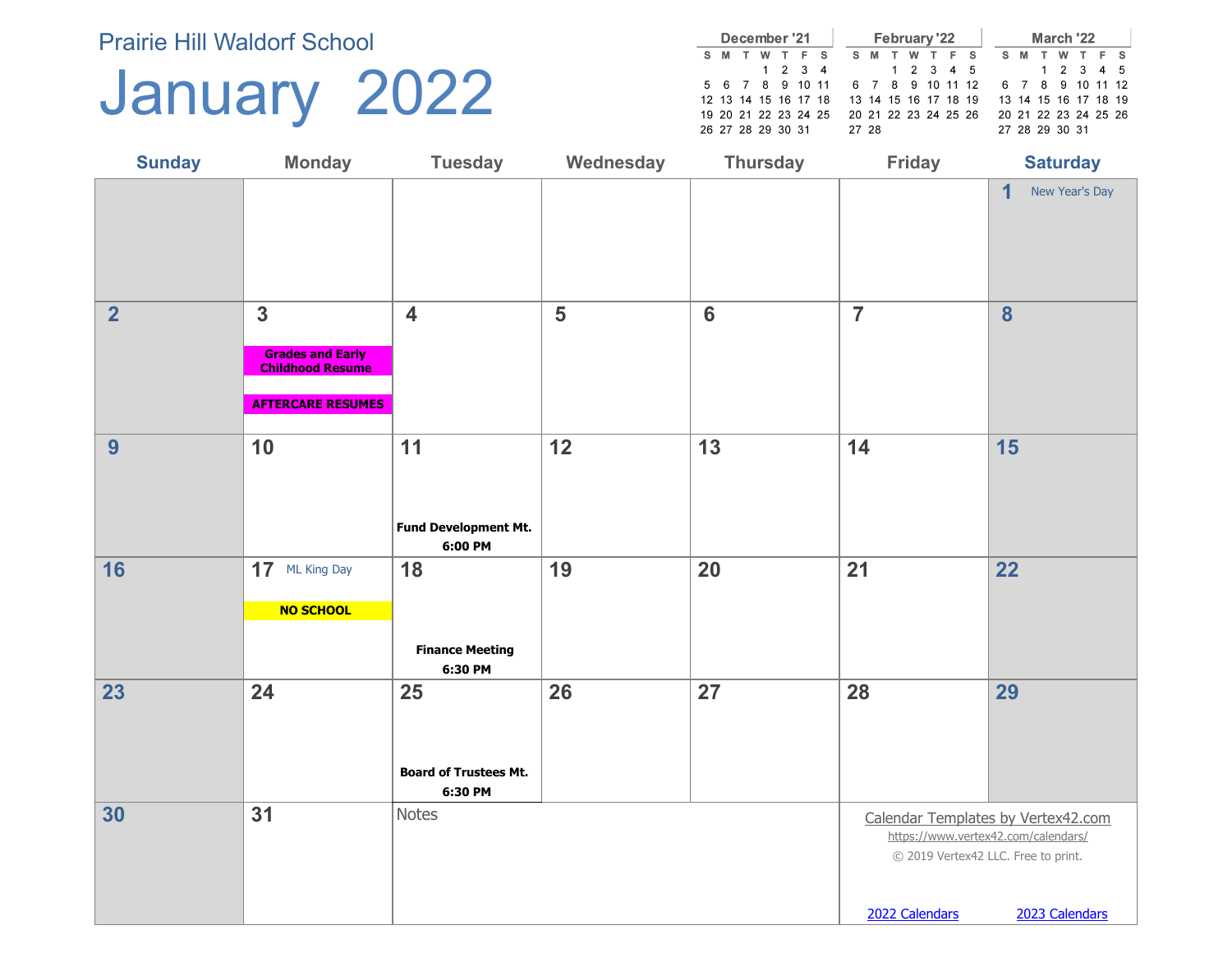## February 2022

|       |                      | January '22 |         |                     |  |     |   | March '22            |     |  |  |     |   | April '22            |       |    |
|-------|----------------------|-------------|---------|---------------------|--|-----|---|----------------------|-----|--|--|-----|---|----------------------|-------|----|
|       | S M                  |             | W T F S |                     |  | S M | T | w                    | TFS |  |  | S M | T | w                    | T F S |    |
|       |                      |             |         |                     |  |     |   | 1 2 3 4 5            |     |  |  |     |   |                      |       | 12 |
|       | 2 3 4 5 6 7 8        |             |         |                     |  |     |   | 6 7 8 9 10 11 12     |     |  |  |     |   | 3 4 5 6 7 8 9        |       |    |
|       |                      |             |         | 9 10 11 12 13 14 15 |  |     |   | 13 14 15 16 17 18 19 |     |  |  |     |   | 10 11 12 13 14 15 16 |       |    |
|       | 16 17 18 19 20 21 22 |             |         |                     |  |     |   | 20 21 22 23 24 25 26 |     |  |  |     |   | 17 18 19 20 21 22 23 |       |    |
|       | 23 24 25 26 27 28 29 |             |         |                     |  |     |   | 27 28 29 30 31       |     |  |  |     |   | 24 25 26 27 28 29 30 |       |    |
| 30 31 |                      |             |         |                     |  |     |   |                      |     |  |  |     |   |                      |       |    |

| <b>Sunday</b>   | <b>Monday</b>                                      | <b>Tuesday</b>                          | Wednesday                                         | <b>Thursday</b> | <b>Friday</b>                                         | <b>Saturday</b>                                                                             |
|-----------------|----------------------------------------------------|-----------------------------------------|---------------------------------------------------|-----------------|-------------------------------------------------------|---------------------------------------------------------------------------------------------|
|                 |                                                    | $\mathbf 1$<br>Chinese New Year         | 2 <sup>1</sup><br><b>Groundhog Day</b>            | $\overline{3}$  | $\overline{\mathbf{4}}$                               | 5<br><b>Open House</b><br>$11-2pm$                                                          |
| $6\phantom{1}6$ | $\overline{7}$<br><b>New Parent Tea</b><br>7:00 PM | 8<br>Fund Development Mt.<br>6:00 PM    | 9<br><b>All School Meeting</b><br>6:30 PM-8:00 PM | 10              | 11                                                    | 12 Lincoln's B-Day                                                                          |
| 13              | 14 Valentine's Day                                 | 15                                      | 16                                                | 17              | 18                                                    | 19                                                                                          |
|                 |                                                    | <b>Finance Meeting</b><br>6:30 PM       |                                                   |                 | <b>NO SCHOOL</b>                                      |                                                                                             |
| 20              | 21<br>Presidents' Day                              | 22                                      | 23                                                | 24              | 25                                                    | 26                                                                                          |
|                 | NO SCHOOL                                          |                                         |                                                   |                 |                                                       |                                                                                             |
|                 |                                                    | <b>Board of Trustees Mt.</b><br>6:30 PM |                                                   |                 |                                                       |                                                                                             |
| 27              | 28                                                 |                                         |                                                   |                 |                                                       |                                                                                             |
|                 |                                                    | <b>Notes</b>                            |                                                   |                 | https://www.vertex42.com/calendars/<br>2022 Calendars | Calendar Templates by Vertex42.com<br>© 2019 Vertex42 LLC. Free to print.<br>2023 Calendars |
|                 |                                                    |                                         |                                                   |                 |                                                       |                                                                                             |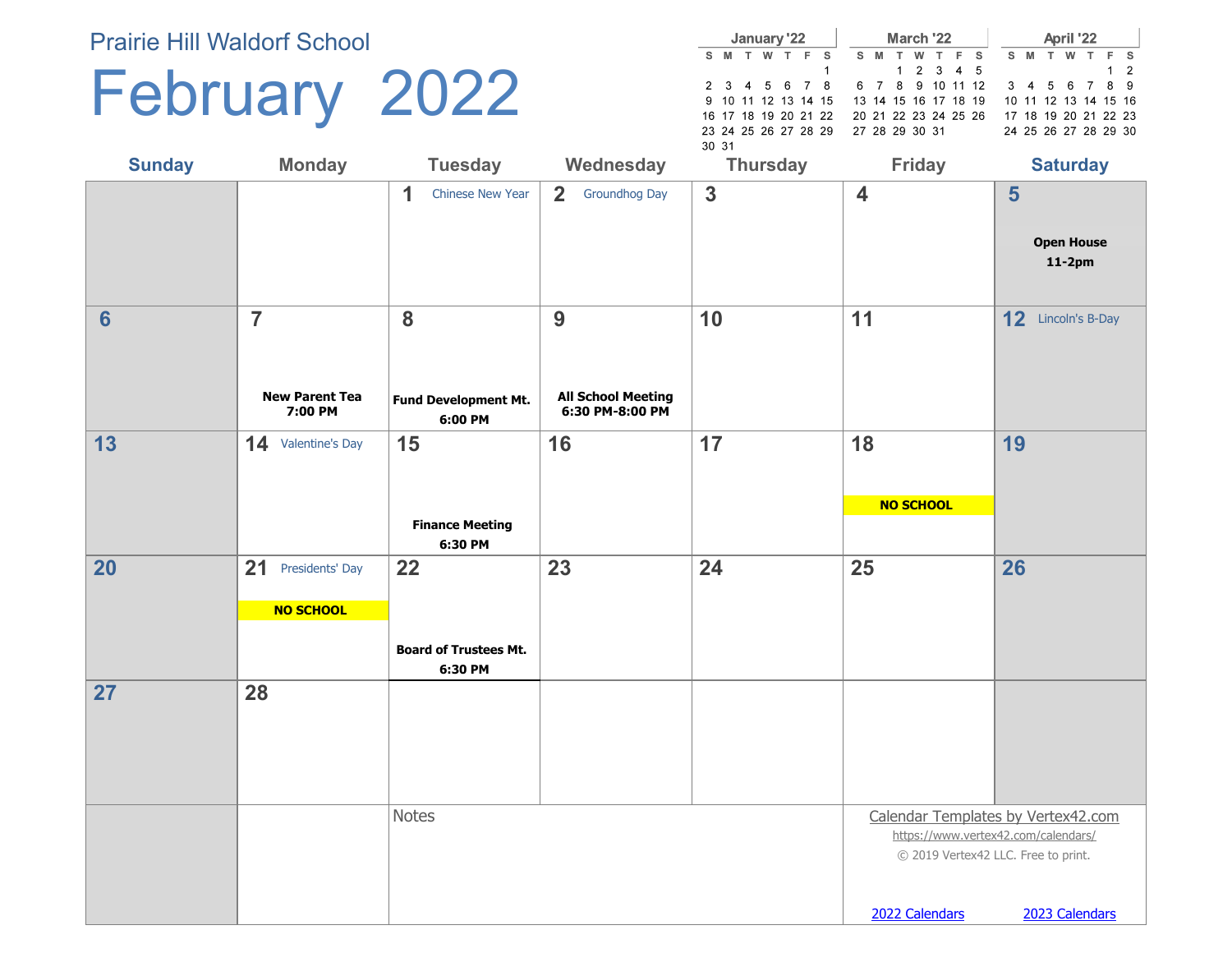### March 2022

|       |     |   |  | February '22         |                                           |  |       | April '22 |         |                                                   |  |                      | <b>May '22</b> |       |  |
|-------|-----|---|--|----------------------|-------------------------------------------|--|-------|-----------|---------|---------------------------------------------------|--|----------------------|----------------|-------|--|
|       | S M | T |  | W T F S              |                                           |  | S M T |           | W T F S |                                                   |  | S M T                | w              | T F S |  |
|       |     |   |  | 1 2 3 4 5            |                                           |  |       |           |         | $1\quad 2$                                        |  | 1 2 3 4 5 6 7        |                |       |  |
|       |     |   |  |                      |                                           |  |       |           |         | 6 7 8 9 10 11 12 3 4 5 6 7 8 9 8 9 10 11 12 13 14 |  |                      |                |       |  |
|       |     |   |  | 13 14 15 16 17 18 19 |                                           |  |       |           |         | 10 11 12 13 14 15 16 15 16 17 18 19 20 21         |  |                      |                |       |  |
|       |     |   |  |                      | 20 21 22 23 24 25 26 17 18 19 20 21 22 23 |  |       |           |         |                                                   |  | 22 23 24 25 26 27 28 |                |       |  |
| 27 28 |     |   |  |                      |                                           |  |       |           |         | 24 25 26 27 28 29 30 29 30 31                     |  |                      |                |       |  |

| <b>Sunday</b>                         | <b>Monday</b>                                                 | <b>Tuesday</b>                                | Wednesday                       | <b>Thursday</b>                                                                         | <b>Friday</b>                                                         | <b>Saturday</b>                                                                             |
|---------------------------------------|---------------------------------------------------------------|-----------------------------------------------|---------------------------------|-----------------------------------------------------------------------------------------|-----------------------------------------------------------------------|---------------------------------------------------------------------------------------------|
|                                       |                                                               | 1<br>Mardi Gras                               | $\overline{2}$<br>Ash Wednesday | $\overline{\mathbf{3}}$                                                                 | $\overline{\mathbf{4}}$                                               | 5                                                                                           |
| $6\phantom{1}6$                       | $\overline{7}$                                                | 8<br>Fund Development Mt.<br>6:00 PM          | 9                               | 10                                                                                      | 11                                                                    | 12                                                                                          |
| 13 Daylight Saving                    | 14                                                            | 15<br><b>Finance Meeting</b><br>6:30 PM       | 16                              | 17 St. Patrick's Day<br><b>Parent Teacher</b><br><b>Conferences</b><br><b>No School</b> | 18<br><b>Parent Teacher</b><br><b>Conferences</b><br><b>No School</b> | 19                                                                                          |
| 20 Vernal equinox (GM <sup>-</sup> 21 | <b>Teacher Professional</b><br><b>Day</b><br><b>No School</b> | 22<br><b>Board of Trustees Mt.</b><br>6:30 PM | 23                              | 24                                                                                      | 25                                                                    | 26                                                                                          |
| 27                                    | 28                                                            | 29                                            | 30                              | 31                                                                                      |                                                                       |                                                                                             |
|                                       |                                                               | <b>Notes</b>                                  |                                 |                                                                                         | © 2019 Vertex42 LLC. Free to print.<br>2022 Calendars                 | Calendar Templates by Vertex42.com<br>https://www.vertex42.com/calendars/<br>2023 Calendars |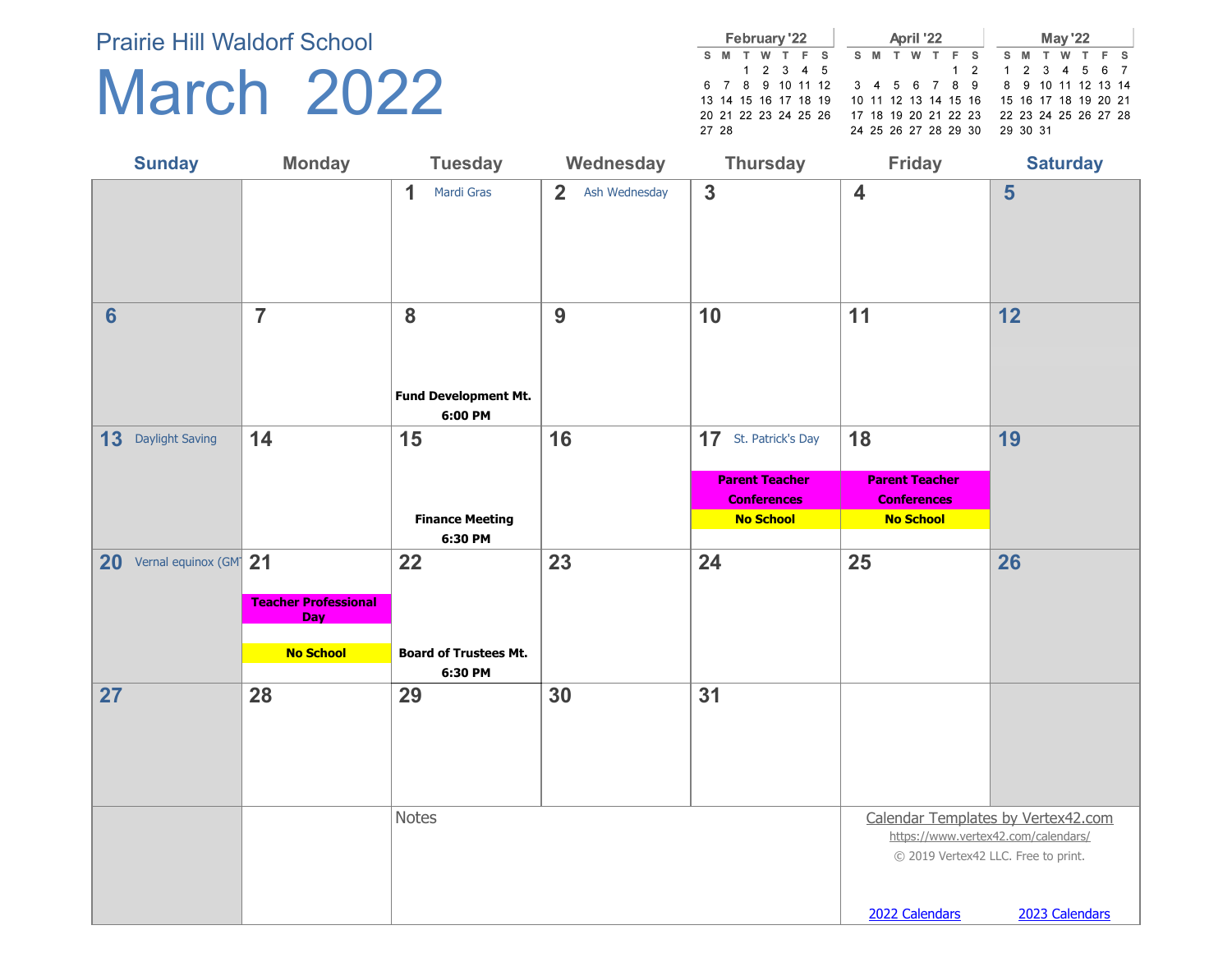## April 2022

|                      | March '22 |   |  |                         |  |                      | <b>May '22</b> |  |  |     |  | <b>June '22</b> |                      |  |
|----------------------|-----------|---|--|-------------------------|--|----------------------|----------------|--|--|-----|--|-----------------|----------------------|--|
| S M                  | . т.      | w |  | TFS SMT                 |  |                      | W T F S        |  |  | S M |  |                 | W T F S              |  |
|                      |           |   |  | 1 2 3 4 5 1 2 3 4 5 6 7 |  |                      |                |  |  |     |  |                 | 1 2 3 4              |  |
| 6 7 8 9 10 11 12     |           |   |  |                         |  | 8 9 10 11 12 13 14   |                |  |  |     |  |                 | 5 6 7 8 9 10 11      |  |
| 13 14 15 16 17 18 19 |           |   |  |                         |  | 15 16 17 18 19 20 21 |                |  |  |     |  |                 | 12 13 14 15 16 17 18 |  |
| 20 21 22 23 24 25 26 |           |   |  |                         |  | 22 23 24 25 26 27 28 |                |  |  |     |  |                 | 19 20 21 22 23 24 25 |  |
| 27 28 29 30 31       |           |   |  |                         |  | 29 30 31             |                |  |  |     |  | 26 27 28 29 30  |                      |  |

| <b>Sunday</b>             | <b>Monday</b>                                     | <b>Tuesday</b>                          | Wednesday           | <b>Thursday</b> | <b>Friday</b>                                                                               | <b>Saturday</b>                                       |
|---------------------------|---------------------------------------------------|-----------------------------------------|---------------------|-----------------|---------------------------------------------------------------------------------------------|-------------------------------------------------------|
|                           |                                                   |                                         |                     |                 | 1<br>April Fool's Day                                                                       | $\overline{2}$                                        |
| 3<br>Ramadan begins       | $\overline{\mathbf{4}}$                           | 5                                       | $6\phantom{1}6$     | $\overline{7}$  | 8                                                                                           | 9                                                     |
| 10                        | 11                                                | 12                                      | 13                  | 14              | 15 Good Friday                                                                              | 16 Passover                                           |
|                           |                                                   |                                         | <b>NO SCHOOL</b>    |                 |                                                                                             |                                                       |
|                           |                                                   | Fund Development Mt.<br>6:00 PM         |                     |                 |                                                                                             |                                                       |
| 17 <sup>2</sup><br>Easter | 18 Taxes Due                                      | 19<br><b>Finance Meeting</b><br>6:30 PM | 20                  | 21              | 22 Earth Day                                                                                | 23                                                    |
| 24                        | 25                                                | 26                                      | 27 Admin Assist Day | 28              | 29                                                                                          | 30                                                    |
|                           | <b>Teacher Professional</b><br><b>Development</b> |                                         |                     |                 |                                                                                             |                                                       |
|                           | <b>NO SCHOOL</b>                                  | <b>Board of Trustees Mt.</b><br>6:30 PM |                     |                 |                                                                                             |                                                       |
|                           |                                                   | <b>Notes</b>                            |                     |                 | Calendar Templates by Vertex42.com<br>© 2019 Vertex42 LLC. Free to print.<br>2022 Calendars | https://www.vertex42.com/calendars/<br>2023 Calendars |
|                           |                                                   |                                         |                     |                 |                                                                                             |                                                       |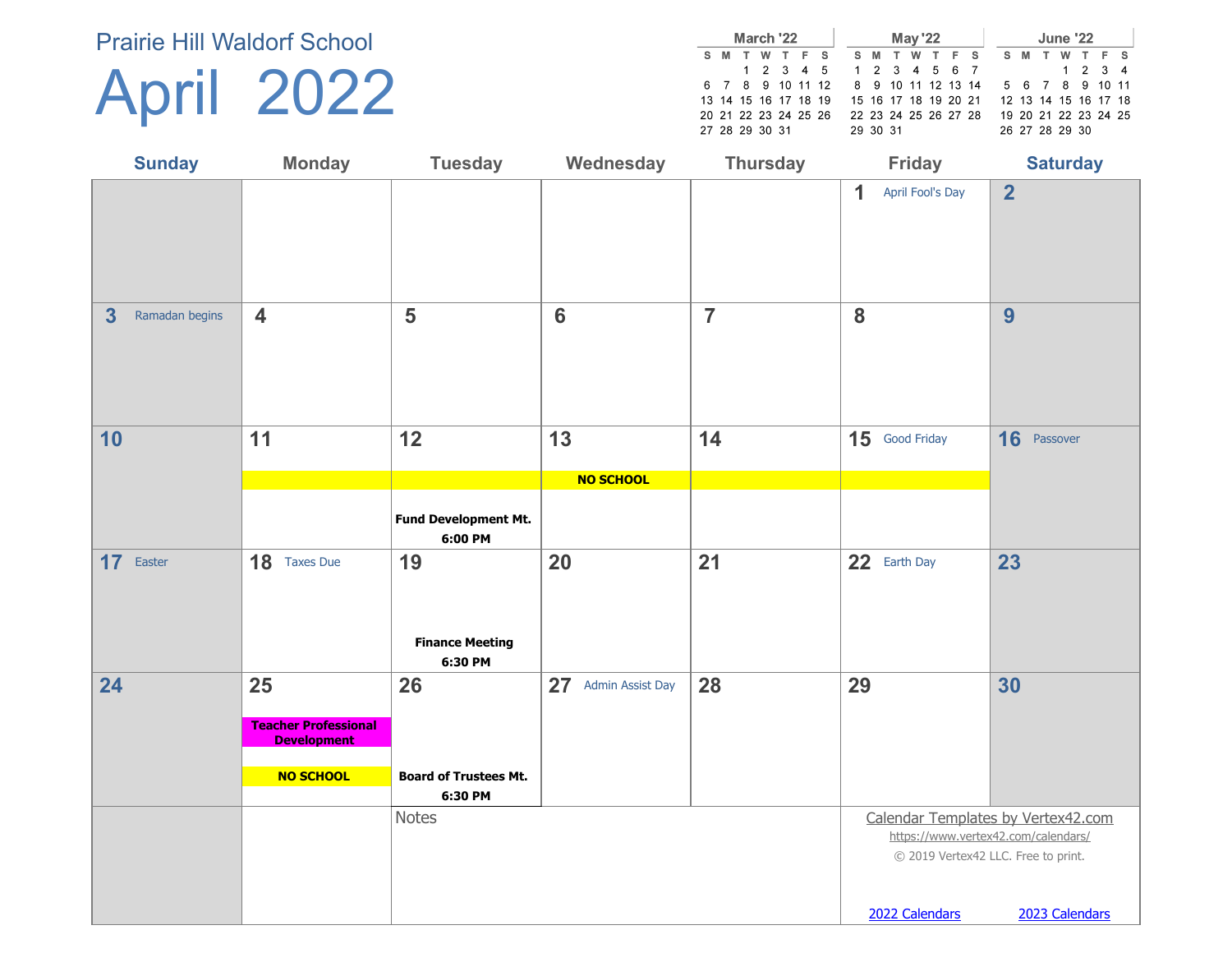| <b>May</b> | 2022 |
|------------|------|
|------------|------|

|                      |   |   | April '22 |     |     |    |     | <b>June '22</b> |                      |  |     | July '22             |       |          |
|----------------------|---|---|-----------|-----|-----|----|-----|-----------------|----------------------|--|-----|----------------------|-------|----------|
| S M                  | T | w | T         | F S |     | S. | M T |                 | W T F S              |  | S M | w                    | T F S |          |
|                      |   |   |           |     | 1 2 |    |     |                 | $1 \t2 \t3 \t4$      |  |     |                      |       | $1\quad$ |
| 3 4 5 6 7 8 9        |   |   |           |     |     |    |     |                 | 5 6 7 8 9 10 11      |  |     | 3 4 5 6 7 8 9        |       |          |
| 10 11 12 13 14 15 16 |   |   |           |     |     |    |     |                 | 12 13 14 15 16 17 18 |  |     | 10 11 12 13 14 15 16 |       |          |
| 17 18 19 20 21 22 23 |   |   |           |     |     |    |     |                 | 19 20 21 22 23 24 25 |  |     | 17 18 19 20 21 22 23 |       |          |
| 24 25 26 27 28 29 30 |   |   |           |     |     |    |     | 26 27 28 29 30  |                      |  |     | 24 25 26 27 28 29 30 |       |          |
|                      |   |   |           |     |     |    |     |                 |                      |  |     |                      |       |          |

| <b>Sunday</b>     | <b>Monday</b>   | <b>Tuesday</b>                         | Wednesday               | <b>Thursday</b>    | <b>Friday</b>                       | <b>Saturday</b>                     |
|-------------------|-----------------|----------------------------------------|-------------------------|--------------------|-------------------------------------|-------------------------------------|
| $\overline{1}$    | $\overline{2}$  | $\overline{\mathbf{3}}$                | $\overline{\mathbf{4}}$ | 5<br>Cinco de Mayo | $6\phantom{1}6$                     | $\overline{7}$                      |
|                   |                 |                                        |                         |                    | <b>Mayfaire</b>                     |                                     |
|                   |                 |                                        |                         |                    |                                     |                                     |
| 8<br>Mother's Day | 9               | 10                                     | 11                      | 12                 | 13                                  | 14                                  |
|                   |                 | <b>Fund Development Mt.</b><br>6:00 PM |                         |                    |                                     |                                     |
| 15                | 16              | 17                                     | 18                      | 19                 | 20                                  | 21<br><b>Armed Forces Day</b>       |
|                   |                 | <b>Finance Meeting</b>                 |                         |                    |                                     |                                     |
| 22                | 23              | 6:30 PM<br>24                          | 25                      | 26                 | 27                                  | 28                                  |
|                   |                 |                                        |                         |                    |                                     |                                     |
|                   |                 | <b>Board of Trustees Mt.</b>           |                         |                    |                                     |                                     |
|                   |                 | 6:30 PM                                |                         |                    |                                     |                                     |
| 29                | 30 Memorial Day | 31                                     |                         |                    |                                     |                                     |
|                   | NO SCHOOL       |                                        |                         |                    |                                     |                                     |
|                   |                 |                                        |                         |                    |                                     |                                     |
|                   |                 | Notes                                  |                         |                    |                                     | Calendar Templates by Vertex42.com  |
|                   |                 |                                        |                         |                    |                                     | https://www.vertex42.com/calendars/ |
|                   |                 |                                        |                         |                    | © 2019 Vertex42 LLC. Free to print. |                                     |
|                   |                 |                                        |                         |                    |                                     |                                     |
|                   |                 |                                        |                         |                    | 2022 Calendars                      | 2023 Calendars                      |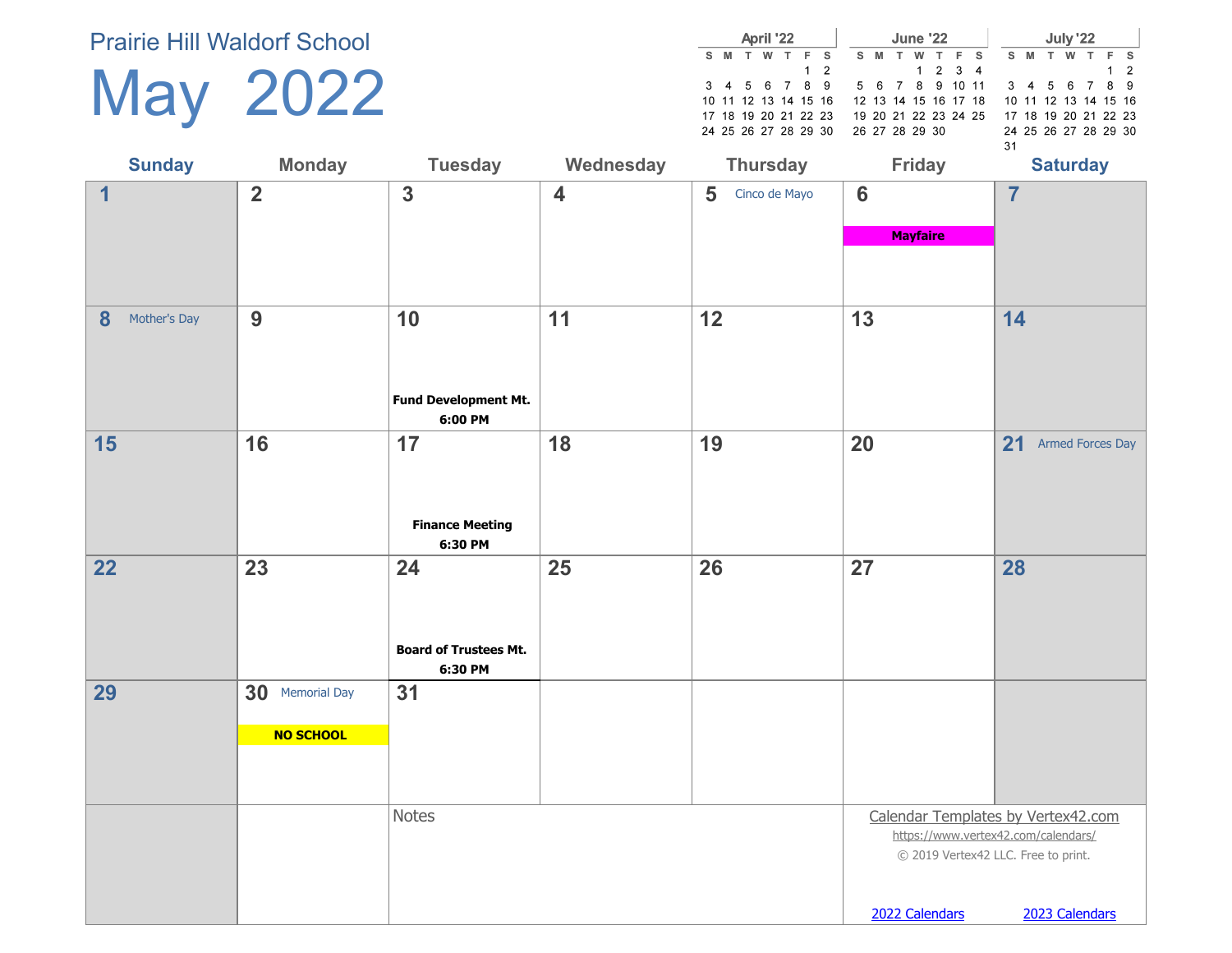#### June 2022

|               | irie Hill Waldorf School |                |                                                                 | <b>May '22</b>                                                                                                               | July '22                                                                                                                  | August '22                                                                                                          |
|---------------|--------------------------|----------------|-----------------------------------------------------------------|------------------------------------------------------------------------------------------------------------------------------|---------------------------------------------------------------------------------------------------------------------------|---------------------------------------------------------------------------------------------------------------------|
|               | une 2022                 |                |                                                                 | T W<br>E.<br>S M<br>s<br>5 6 7<br>2 3 4<br>9 10 11 12 13 14<br>8<br>15 16 17 18 19 20 21<br>22 23 24 25 26 27 28<br>29 30 31 | S M<br>$1\quad 2$<br>$3\quad 4$<br>-8<br>-9<br>56<br>10 11 12 13 14 15 16<br>17 18 19 20 21 22 23<br>24 25 26 27 28 29 30 | w<br>S M<br>-3<br>56<br>4<br>10 11 12 13<br>7 8<br>9<br>14 15 16 17 18 19 20<br>21 22 23 24 25 26 27<br>28 29 30 31 |
| <b>Sunday</b> | <b>Monday</b>            | <b>Tuesday</b> | Wednesday                                                       | <b>Thursday</b>                                                                                                              | 31<br><b>Friday</b>                                                                                                       | <b>Saturday</b>                                                                                                     |
|               |                          |                |                                                                 | $\overline{\mathbf{2}}$                                                                                                      | 3                                                                                                                         | 4                                                                                                                   |
|               |                          |                | <b>Last Day of School for</b><br><b>Minderson</b> bon Blitander |                                                                                                                              | <b>Last Day of School For</b><br><b>Grades and 5 day</b>                                                                  |                                                                                                                     |

|                                               |                |                                         | U.<br><b>Last Day of School for</b><br>Kindergarten/Wonder<br>Garden 3 day | $\blacktriangle$ | P<br><b>Last Day of School For</b><br><b>Grades and 5 day</b><br>Kindergarten/Wonder<br>Garden<br><b>Half Day</b><br><b>No Aftercare</b> | 4                                                                         |
|-----------------------------------------------|----------------|-----------------------------------------|----------------------------------------------------------------------------|------------------|------------------------------------------------------------------------------------------------------------------------------------------|---------------------------------------------------------------------------|
|                                               |                |                                         |                                                                            |                  |                                                                                                                                          |                                                                           |
| $5\phantom{1}$<br>Pentecost<br>Summer Camp #1 | $6\phantom{1}$ | $\overline{7}$                          | 8                                                                          | 9                | 10                                                                                                                                       | 11                                                                        |
| 12                                            | 13             | 14 Flag Day                             | 15                                                                         | 16               | 17                                                                                                                                       | 18                                                                        |
| Summer Camp #2                                |                | <b>Fund Development Mt.</b><br>6:00 PM  |                                                                            |                  |                                                                                                                                          |                                                                           |
| 19 Father's Day                               | 20             | 21 June Solstice (GMT) 22               |                                                                            | 23               | 24                                                                                                                                       | 25                                                                        |
| Summer Camp #3                                |                | <b>Finance Meeting</b><br>6:30 PM       |                                                                            |                  |                                                                                                                                          |                                                                           |
| 26                                            | 27             | 28                                      | 29                                                                         | 30               |                                                                                                                                          |                                                                           |
| Summer Camp #4                                |                |                                         |                                                                            |                  |                                                                                                                                          |                                                                           |
|                                               |                | <b>Board of Trustees Mt.</b><br>6:30 PM |                                                                            |                  |                                                                                                                                          |                                                                           |
|                                               |                | <b>Notes</b>                            |                                                                            |                  | © 2019 Vertex42 LLC. Free to print.                                                                                                      | Calendar Templates by Vertex42.com<br>https://www.vertex42.com/calendars/ |
|                                               |                |                                         |                                                                            |                  | 2022 Calendars                                                                                                                           | 2023 Calendars                                                            |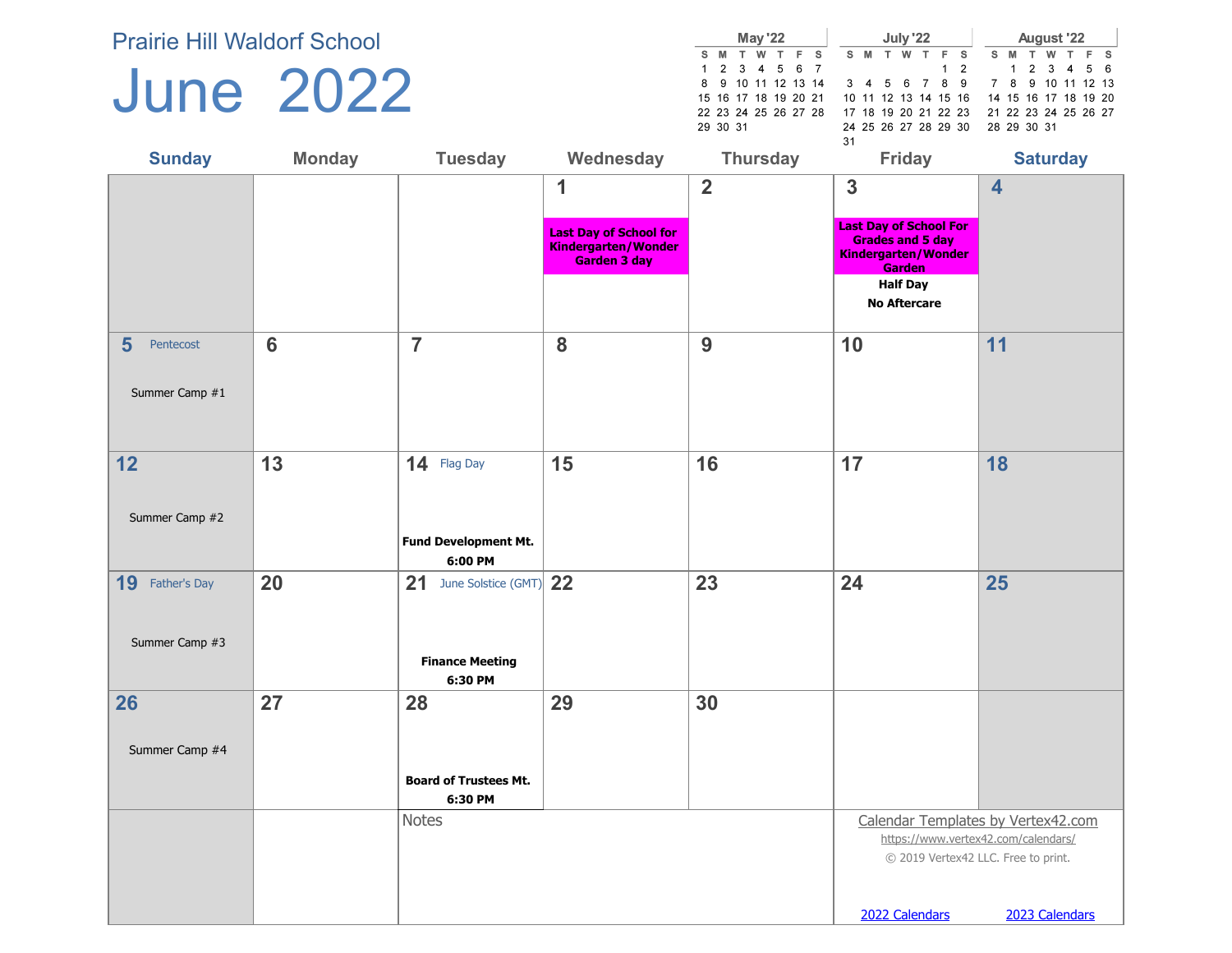July 2022

| June '22 |   |  |                |  |                      | August '22 |   |                      |    |   |  | September '22 |  |   |                      |  |   |  |       |     |
|----------|---|--|----------------|--|----------------------|------------|---|----------------------|----|---|--|---------------|--|---|----------------------|--|---|--|-------|-----|
| s.       | м |  | w              |  |                      | F S        | s | м                    | т. | w |  | F S           |  | s | M                    |  | w |  |       | F S |
|          |   |  |                |  | $1 \t2 \t3 \t4$      |            |   | 1 2 3 4 5 6          |    |   |  |               |  |   |                      |  |   |  | 1 2 3 |     |
|          |   |  |                |  | 5 6 7 8 9 10         | - 11       |   | 7 8 9 10 11 12 13    |    |   |  |               |  |   | 4 5 6 7 8 9 10       |  |   |  |       |     |
|          |   |  |                |  | 12 13 14 15 16 17 18 |            |   | 14 15 16 17 18 19 20 |    |   |  |               |  |   | 11 12 13 14 15 16 17 |  |   |  |       |     |
|          |   |  |                |  | 19 20 21 22 23 24 25 |            |   | 21 22 23 24 25 26 27 |    |   |  |               |  |   | 18 19 20 21 22 23 24 |  |   |  |       |     |
|          |   |  | 26 27 28 29 30 |  |                      |            |   | 28 29 30 31          |    |   |  |               |  |   | 25 26 27 28 29 30    |  |   |  |       |     |

| <b>Sunday</b>                     | <b>Monday</b>                               | <b>Tuesday</b>                                | Wednesday      | <b>Thursday</b> | <b>Friday</b>                                                                                                                      | <b>Saturday</b> |
|-----------------------------------|---------------------------------------------|-----------------------------------------------|----------------|-----------------|------------------------------------------------------------------------------------------------------------------------------------|-----------------|
|                                   |                                             |                                               |                |                 | 1                                                                                                                                  | $\overline{2}$  |
| $\overline{\mathbf{3}}$<br>Off    | Independence Day<br>$\overline{\mathbf{4}}$ | $5\phantom{1}$                                | $6\phantom{a}$ | $\overline{7}$  | 8                                                                                                                                  | 9               |
| 10<br>Summer Camp #5              | 11                                          | 12<br>Fund Development Mt.<br>6:00 PM         | 13             | 14              | 15                                                                                                                                 | 16              |
| 17<br>Summer Camp #6              | 18                                          | 19<br><b>Finance Meeting</b><br>6:30 PM       | 20             | 21              | 22                                                                                                                                 | 23              |
| 24 Parents' Day<br>Summer Camp #7 | 25                                          | 26<br><b>Board of Trustees Mt.</b><br>6:30 PM | 27             | 28              | 29                                                                                                                                 | 30              |
| 31                                |                                             | Notes                                         |                |                 | Calendar Templates by Vertex42.com<br>https://www.vertex42.com/calendars/<br>© 2019 Vertex42 LLC. Free to print.<br>2022 Calendars | 2023 Calendars  |